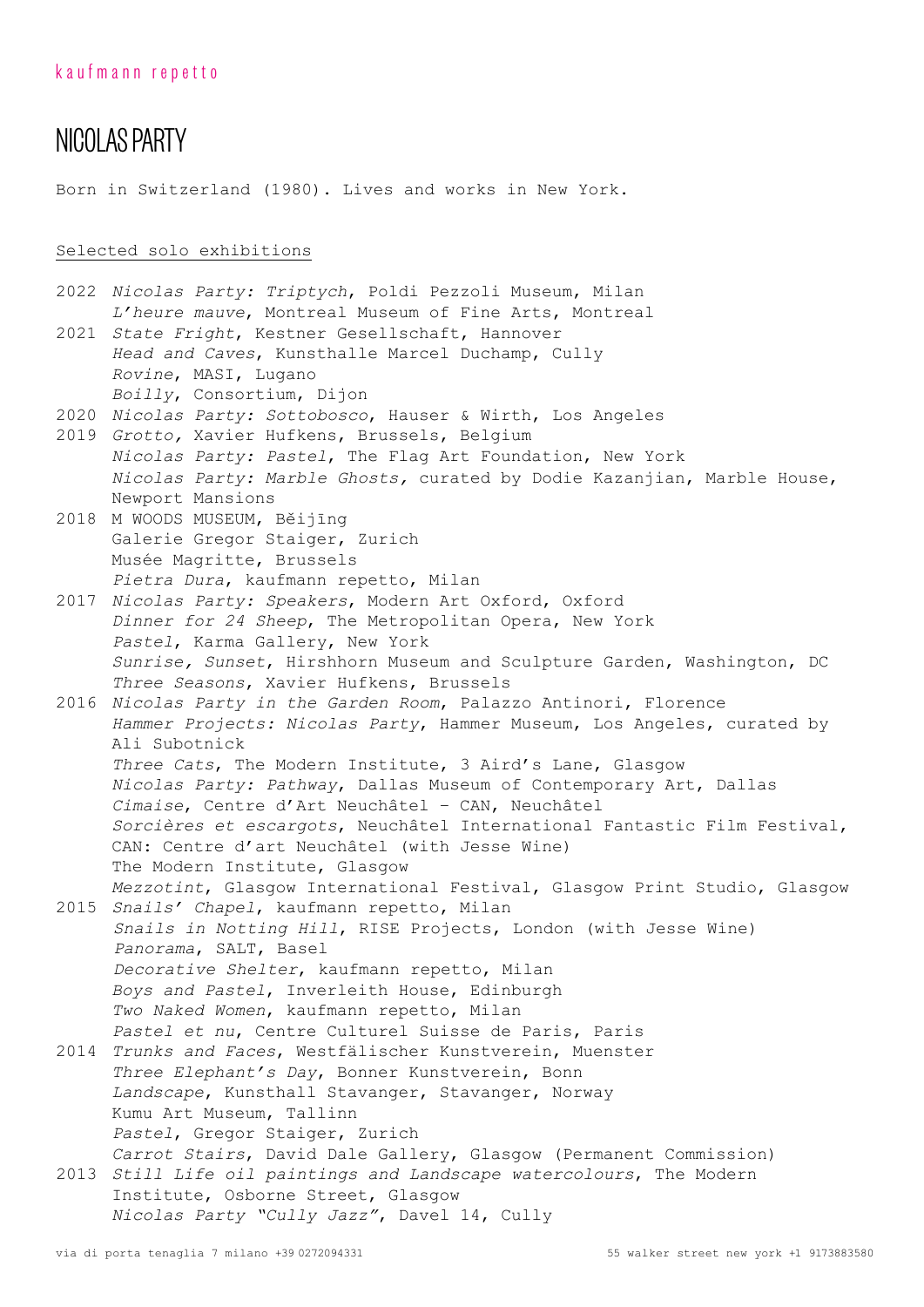## kaufmann repetto

- 2012 *Dinner for 24 Dogs*, Salon 94 Freemans, New York *Still Lifes and Big Naked Women*, Gregor Staiger, Zurich *Still Life, Stones and Elephants*, Swiss Institute, New York
- 2011 *Charlotte with Stephane Devidal*, Doll Espace D'Art Contemporain, Lausanne *Still Life*, Gold and Peeling Paint, Remap 3, Athens *Dinner for 24 Elephants*, Upstairs at The Modern Institute Osborne Street, Glasgow *Elephants at the Woodmill*, The Woodmill, London

2010 *Elephants*, spoons and sausage rolls, Le Rez de Chaussee, Glasgow *New Work Scotland*, Collective Gallery, Edinburgh *Teapots and Sausages*, Intermedia, Glasgow *Teapots*, Bread and Sausages, La Placette, Lausanne

#### Selected group exhibitions

- 2022 *Artists inspired by music: interscope reimagined*, LACMA Los Angeles County Museum of Art
- 2021 *Museum for Preventive Imagination*, Museum of Contemporary Art of Rome *Hans Emmenegger Retrospective*, Fondation de l'Hermitage, Lusanne *centered on moments of tenderness in contemporary painting*, FLAG Art Foundation, New York
- *ARTFLYER*, The Tenth Anniversary, Athens 2020 (*Nothing but)Flowers,* KARMA, NYC *Schall und Rauch*, Kunsthaus Zürich, Zürich Biennale Gherdëina, Ortisei *Collective Care: A House With Many Guests*, M WOODS, Beijing
- *Vent'anni Twenty Years,* 20th anniversary exhibition, kaufmann repetto, Milan *Al filo de la navaja*, Museo Jumex, Mexico City *Figures and Faces*, McCabe exhibitions, New York
- 2018 *Splendeurs du Pastel de la Renaissance à nos Jours, Fondation de l'Hermitage, Lausanne You Remind Me of Someone*, 49 Nord 6 Est – Frac Lorraine, Metz
- 2017 *La Vie simple Simplement la vie / Songs of Alienation,* Fondation Vincent Van Gogh, Arles
- 2016 *Surreal*, König Galerie, Berlin *These Strangers…Painting and People,* S.M.A.K, Ghent *I still believe in miracles*, Inverleith House, Royal Botanic Garden, Edinburgh
- 2015 *Full House*, Shanaynay, Paris *Tiger Tiger*, Salon 94, New York *STILL LIFE Remix*, curated by Ilaria Bonacossa, Antinori del Chianti *Classico*, Cantina del Bergino, Florence *Current Contemporary Art from Scotland*, Himalayas Museum, Shaghai
- 2014 Kumu Art Museum, Tallinn
	- *I'm So Green*, Natalia Hug Gallery, Cologne

2013 */prospekt/ Funktion / Disfunktion* – Kunstzentrum Glasgow, Neues Museum, Nürnberg *Uri Aran*, JWDB, Nicolas Party, Gavin Brown's enterprise, New York 40/40, Glasgow Print Studio, Glasgow *Just What Is Not Is Possible*, Museum Folkwang, Essen *IHRE GESCHICHTE(N)*, Bonner Kunstverein, Bonn *157 Days of Sunshine*, The Bothy Project at the Walled Garden, Glasgow 2012 *CARPETS OF DISTINCTION*, Dovecot Studios, Edinburgh

*The Best of Times*, Gregor Staiger, Zurich *Allez-y*, R4, Ile Seguin, Paris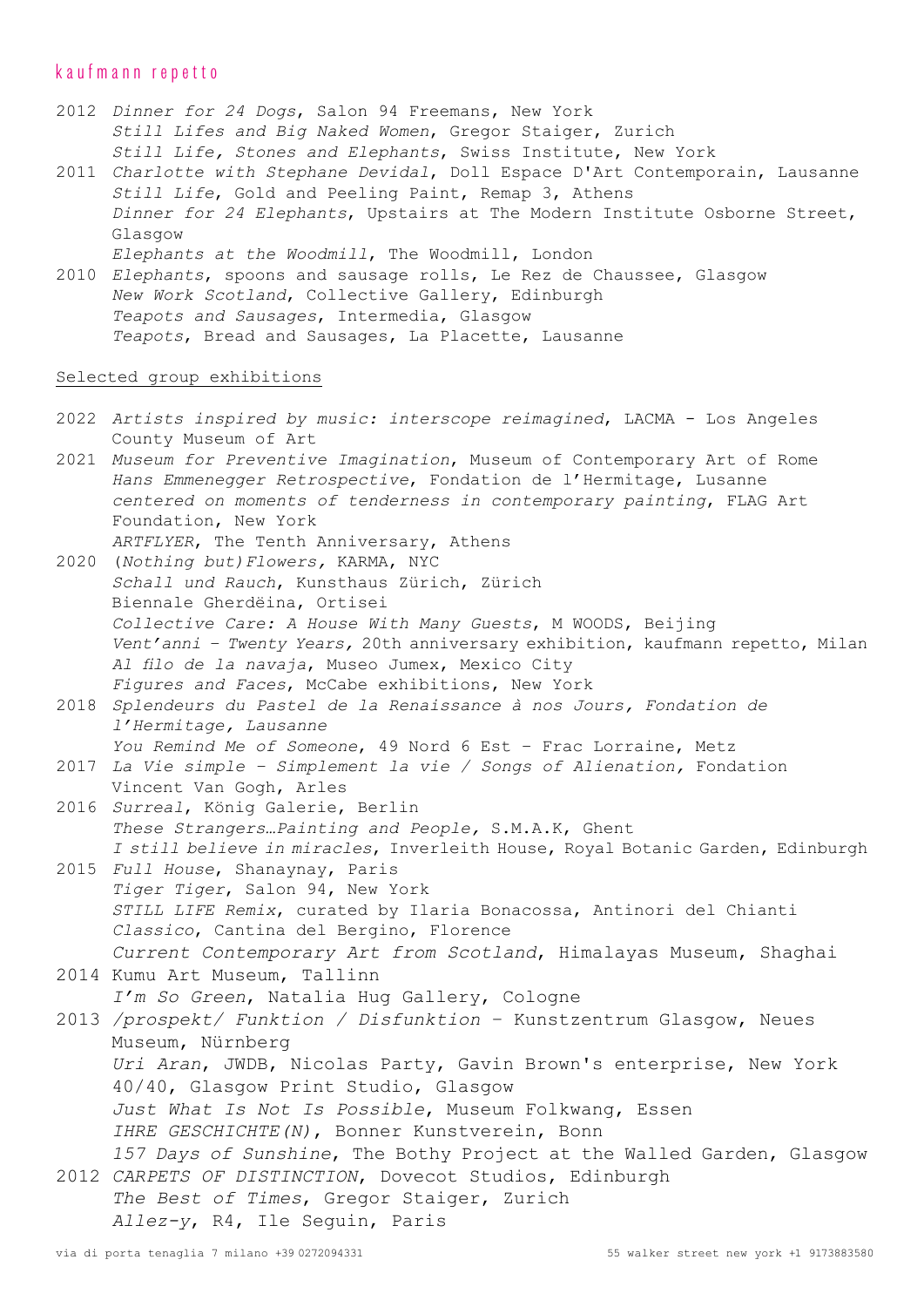# kaufmann repetto

*Arrives In Starting with Stephane Devidal*, The Duchy Gallery, Glasgow Independent, New York

- 2011 *Painting Show'*, Eastside Projects, Birmingham, curated by Sophie von Hellerman & Gavin Wade *Poster Club*, Eastside Projects, Birmingham *Poster Chaud*, Glasgow Print Studio, Glasgow *Blueprint for a Bogey*, GOMA, Glasgow *Draw in*, Travelling Gallery, Edinburgh *Elephants at The Royal Standard*, The Royal Standard, Liverpool
- 2010 *Air de jeux*, Le Quartier Centre d'Art Contemporain, Quimper *Interference with twigs*, Mary Mary, Glasgow *Kiss of death*, The Glue Factory, Glasgow *The Show in the Shoe*, Temporary Space, Glasgow, curated by Jim Lambie
- 2009 *Gazing Ball*, Project Room, Glasgow *MFA Show*, Tramway, Glasgow *Set up and go*, APS Artnews project + Twinspace, Berlin *The Complete World History of Terrorism as it is Known Today + Solution*, with Shelly Nadashi and Kate V Robertson, Plateaux Festival *Mousonturm*, Frankfurt *The Complete World History of Terrorism as it is Known Today + Solution*, with Shelly Nadashi and Kate V Robertson Arsenic, Lausanne, festival Les Urbain, Arsenic, Lausanne
- 2008 *Fertiles differences*, Galerie Analix, Geneva Royal Scottish Academy exhibition, RSA, Edinburgh Swiss Art Award, with Charlotte Herzig and Stéphane Devidal, Messe, Basel *Unter < 30*, Kunstalle, with Charlotte Herzig and Stéphane Devidal, with Charlotte Herzig and Stéphane Devidal, Ligenthalle, Switzerland
- 2007 *Blakadama*, with Charlotte Herzig and Stéphane Devidal, Ford, Geneva *Les Urbaines*, with Charlotte Herzig and Stéphane Devidal, Docks, Lausanne *OB zine*, with Charlotte Herzig and Stéphane Devidal, Ford, Geneva Swiss art award, with Charlotte Herzig and Stéphane Devidal, Messe, Basel *Unter < 30*, with Charlotte Herzig and Stéphane Devidal, Centre Pasquart, Bienne *Wunder stanza*, with Charlotte Herzig and Stéphane Devidal, Ford, Geneva

2006 Espace Bellevaux, Lausanne *Blakam madame 2*, with Charlotte Herzig and Stéphane Devidal, Espace Bellevaux, Lausanne *Mini golf*, with Charlotte Herzig and Stéphane Devidal, Circuit, Lausanne *Viper Basel*, Kunsthalle Basel, Basel

- 2005 *Elle procure des plaisirs qui n'ont rien à voir avec le plaisir de se gratter*, La Rusille, Vallorbe *Swiss Videolandscape Today | lopped sensations*, Park Tower Hall, Tokyo Swiss Videolandscape Today *| lopped sensations*, Goethe-Institute, Kyoto
- 2004 Cinquième partie, Arsenic, Lausanne
- 2003 Désire Design, Mudac, Lausanne *MediaSpace Suiza*, Centro Cultural Conde Duque, Madrid *Viper Basel*, Kunsthalle Basel, Basel
- 2002 *Viper 22 replay 2*, Plug.in, Basel